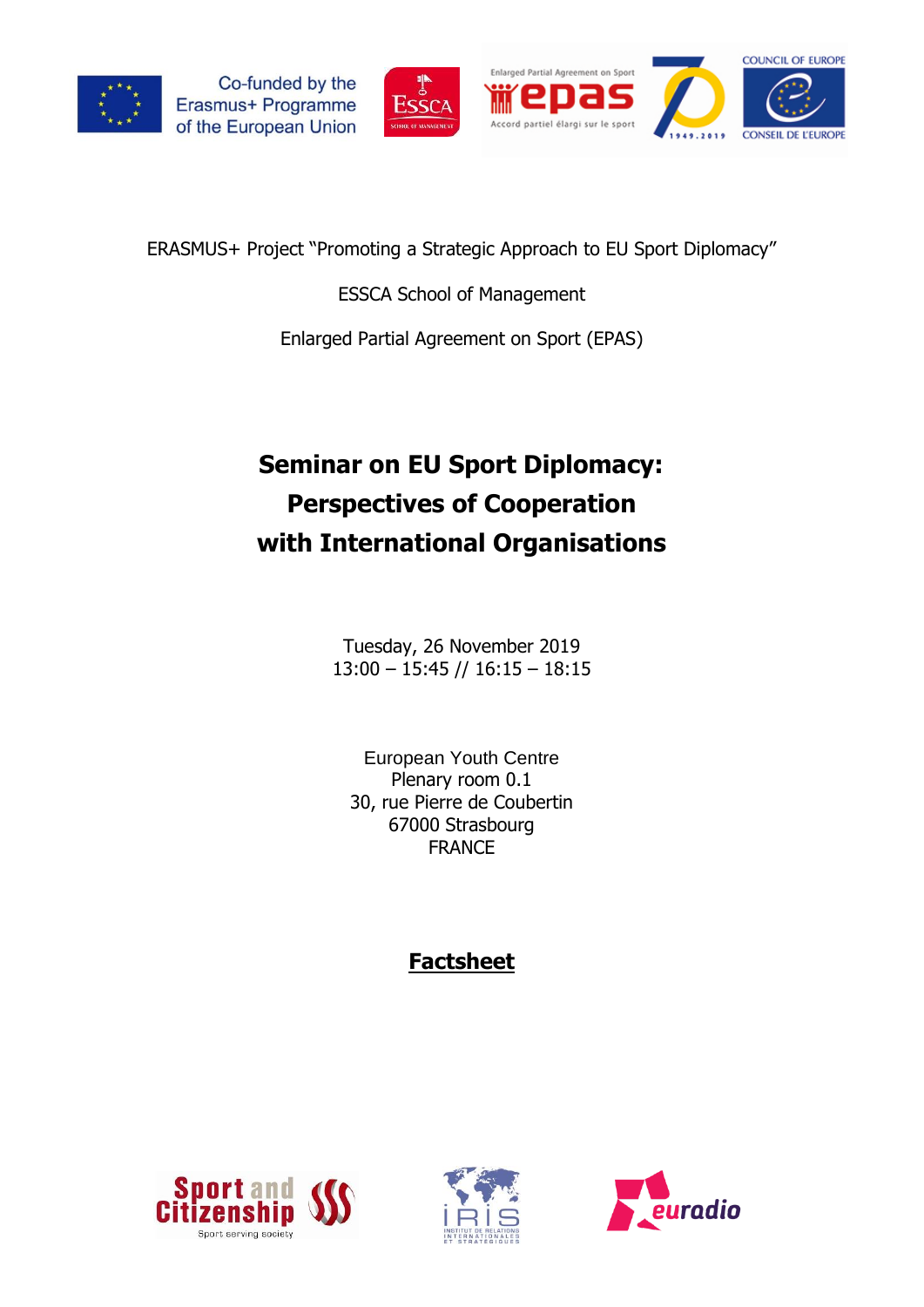# **Background**

This seminar is the third of five international events organised by the ERASMUS+ project "Promoting a Strategic Approach to EU Sport Diplomacy" (EUSD), which follows up on the work and recommendations of the High-Level Group on Sport Diplomacy set up by Commissioner Tibor Navracsics in 2015-2016. The project, which is co-ordinated by Edge Hill University (UK), started in January 2019 and is due to conclude in December 2020. It brings together partners from Spain (Universidad Carlos III de Madrid), Belgium (Université catholique de Louvain), Croatia (University of Rijeka), the Netherlands (TMC Asser Institute), the Republic of North Macedonia (the TAKT "Together Advancing Common Trust" NGO) and France (ESSCA School of Management). The Council of Europe's [Enlarged Partial Agreement on Sport](https://www.coe.int/en/web/sport/epas/) (EPAS) is an associate partner of the project.

Following on from the conferences held in Zagreb (June 2019) and Madrid (September 2019), the Strasbourg event is expected to explore how the European Union can, in the field of sport and sport diplomacy, develop meaningful relations with international organisations, specifically the Council of Europe, represented by EPAS, which has kindly accepted to host the event.

## **Objectives of the seminar and expected results**

The European Union is a new player in the field of sport diplomacy. In this context, the event has two main objectives: on the one hand, it will take stock of the perception that other, more established, institutional actors have on the European Union's sport diplomacy potential; and on the other hand, it will discuss how inter-institutional co-operation can enhance the impact of European Sport diplomacy and identify possible ways of co-operation. This double perspective will be reflected by the holding of two high-level round tables during the seminar.

#### **Organisers**

This seminar is organised by ESSCA School of Management on behalf of the "Promoting a Strategic Approach to EU Sport Diplomacy" project with the support of EPAS.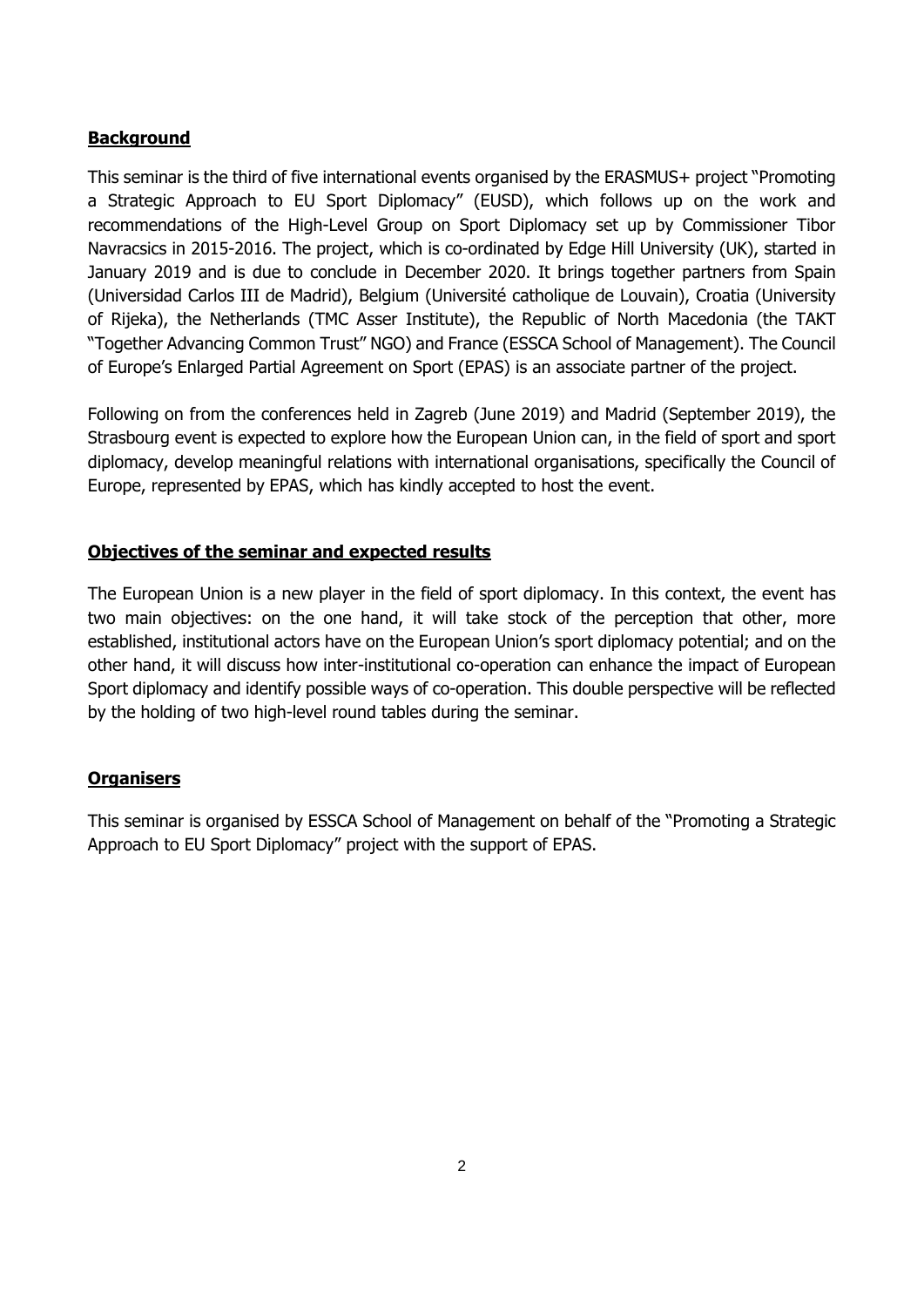#### **Programme outline**

13:00 – 14:00 Registration

#### 14:00 – 14:30 **Welcome and Introduction**

Welcome on behalf of the Council of Europe by Marija Crnković, Member of the EPAS Governing Board Bureau

 Welcome on behalf of the EUSD project by Albrecht Sonntag, Professor, ESSCA School of Management

Introductory exposé "Sport Diplomacy on the European Agenda" by Laurent Thieule, President, Sport and Citizenship Think-Tank

#### 14:30 – 15:45 **Round table 1: How are European institutions perceived by other actors of sport diplomacy?**

Oriol Freixa Matalonga, Policy Officer, UNESCO

Pere Miro, Deputy Director General, International Olympic Committee (IOC)

Laurence Fischer, Sport Ambassador, Ministry of Europe and Foreign Affairs, Fracne

Zeina Mina, Director, International Francophone Games Committee (CIJF)

Moderator: Carole Gomez, Researcher, The French Institute for International and Strategic Affairs (IRIS)

**Discussion** 

#### 15:45 – 16:15 **Coffee and networking break**

### 16:15 – 17:30 **Round table 2: Perspective for enhanced synergies between the European Union and the Council of Europe in sport diplomacy**

Snežana Samardžic-Markovic, Director General of Democracy, Council of Europe

Tiziana Beghin, Member of the European Parliament

Agata Dziarnowska, Policy Officer, Sport Unit, European Commission

Moderator: Satu Heikkinen, Senior Ministerial Adviser, Finnish Ministry of Education and Culture

**Discussion** 

## 17:30 – 18:15 **Conclusion**

**Wrap-up** of the round tables by William Gasparini, Professor, University of **Strasbourg** 

**Conclusion and outlook** by Stanislas Frossard, Executive Secretary, Enlarged Partial Agreement on Sport (EPAS), Council of Europe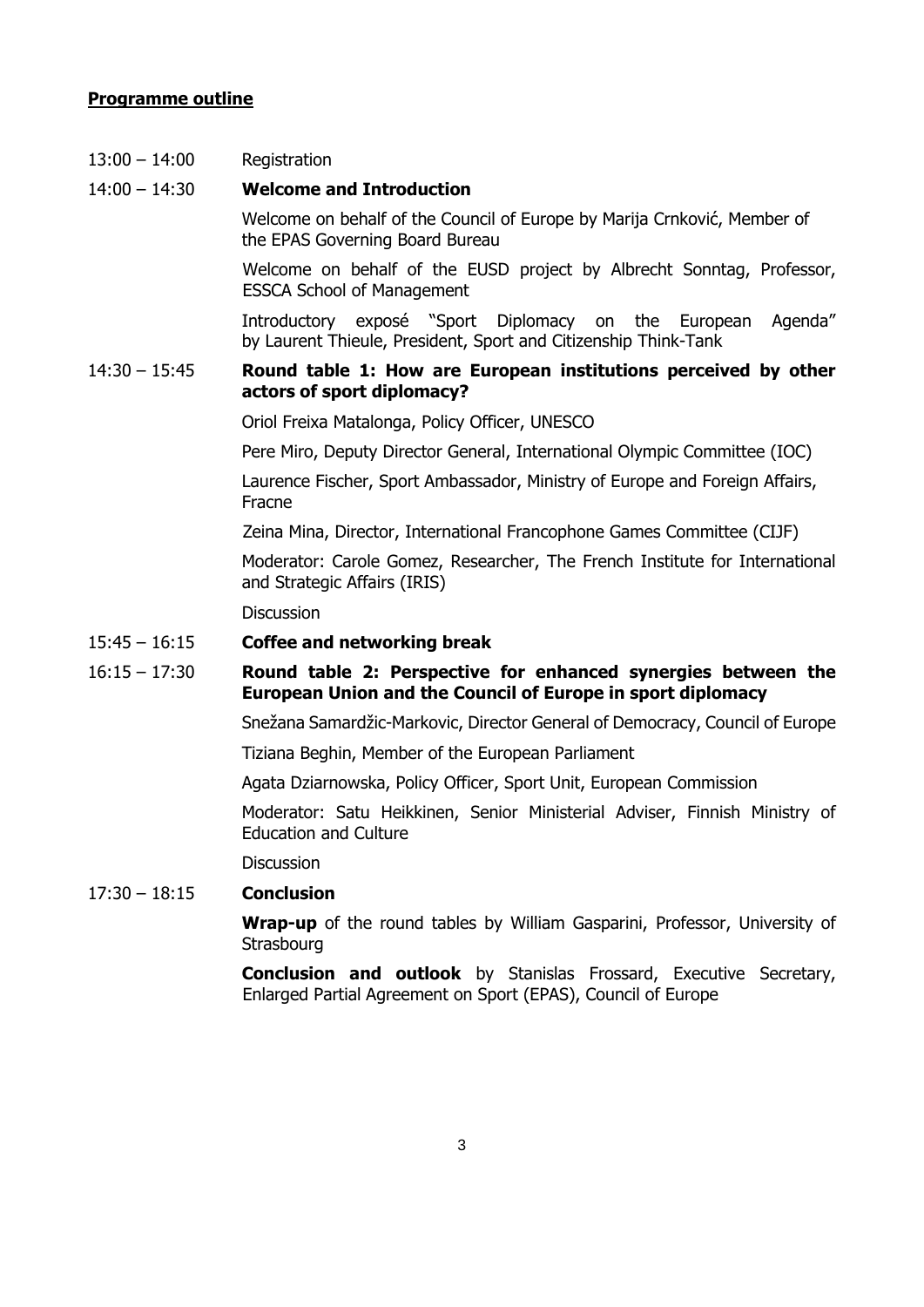#### **Programme elements and methodology**

The programme features an introductory exposé, two round tables on the perception of the European institutions by actors of sport diplomacy and on co-operation between the European Union and the Council of Europe in sport diplomacy that are followed by discussions, as well as a conclusion.

# **Date**

Tuesday 26 November 2019 from 13:00 to 18:15

#### **Venue**

European Youth Centre Plenary room 0.1 30, rue Pierre de Coubertin 67000 Strasbourg FRANCE

#### **Access to the venue**

There are different options for getting to Strasbourg:

- **by train** (SNCF, OuiGo, DB) to the central railway station
- **by plane** to Strasbourg Airport located in Entzheim (+ a train to the central railway station). Other closest airports from which you can take a train or a bus to Strasbourg: Basel-Mulhouse Euroairport, Karlsruhe/Baden-Baden, Stuttgart, Frankfurt am Main, Paris).
- **by bus** (FlixBus, Ouibus, Eurolines etc.) to the central bus station Place de l'Etoile.

The European Youth Centre can be reached from the city centre by **tram E (direction Robertsau L'Escale).** Get off at the stop called **Parlement Européen.** Then walk to the EYC (6 min) - See blue dotted line on the map below.

A tram map of Strasbourg: [https://www.cts](https://www.cts-strasbourg.eu/export/sites/default/pdf/CTS_Armature_cartonnette_2020_V03_citadelle.pdf)[strasbourg.eu/export/sites/default/pdf/CTS\\_Armature\\_cartonnette\\_2020\\_V03\\_citadelle.pdf](https://www.cts-strasbourg.eu/export/sites/default/pdf/CTS_Armature_cartonnette_2020_V03_citadelle.pdf)

A website of the CTS company with trams' schedule: <https://www.cts-strasbourg.eu/en/>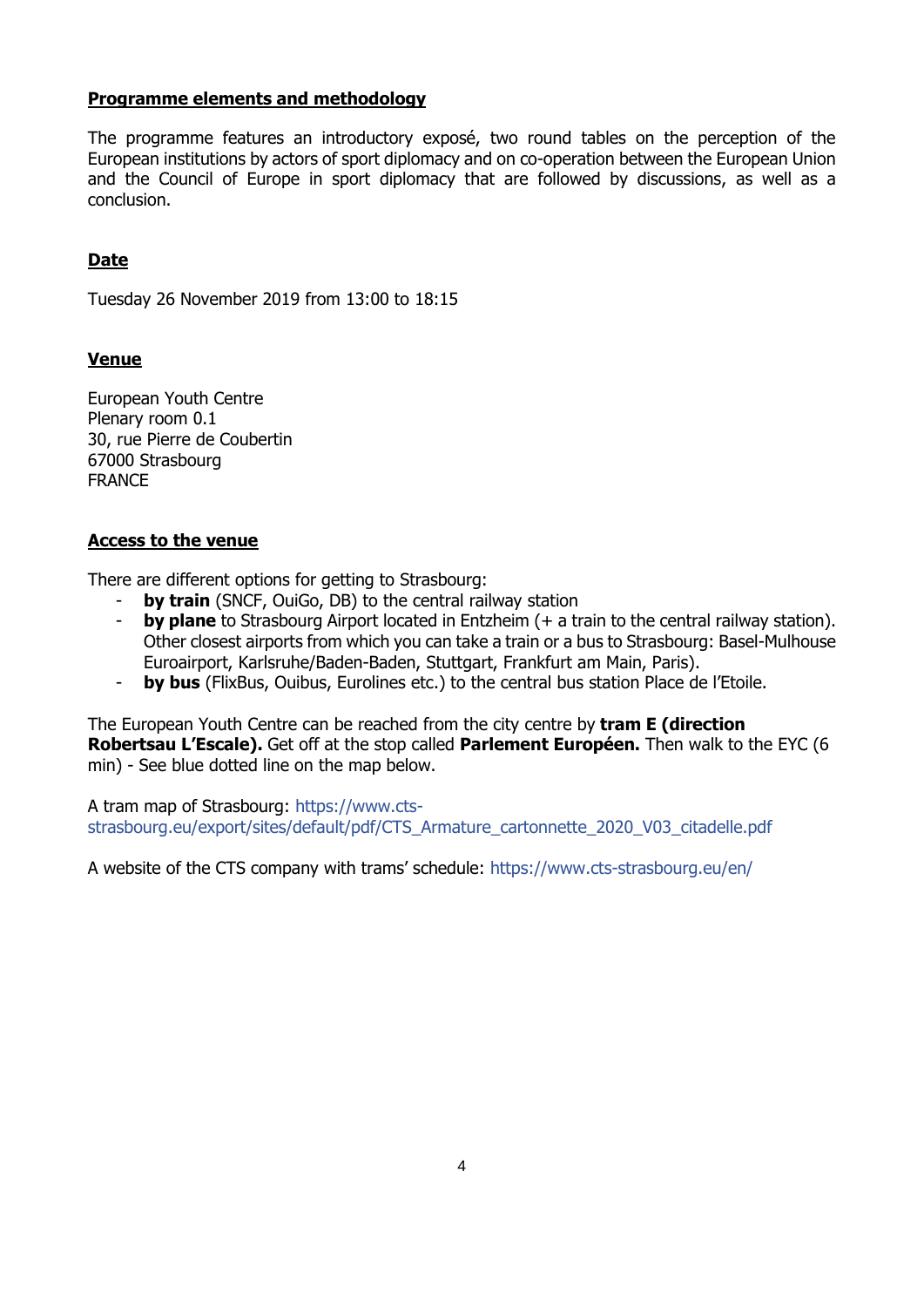

# • **From the railway station:**

Take **TRAM C (orange line)** from outside the train station, direction Neuhof Rodolphe Reuss and get off at République from where you can take **TRAM E direction Robertsau L'Escale** (the tram stop is in front of the National theatre) directly to the **Parlement Européen stop**.

# • **From the airport:**

The airport is nine minutes away from Strasbourg railway station with the **TER Regional Express Train** [\(https://www.ter.sncf.com/grand-est\)](https://www.ter.sncf.com/grand-est).

A 4,40 € Tram+TER ticket allows you to travel between the airport and the CUS (Strasbourg Urban Community). With this ticket, you may combine your travel TER Strasbourg – Entzheim Airport with the Strasbourg public transport network [\(CTS\)](https://www.cts-strasbourg.eu/en/). This ticket is valid for one hour and 30 minutes once it has been stamped. Tickets can be bought at the CTS shops and ticket dispensers.

# • **From the bus station Place de l'Etoile:**

Go to the tram stop **Etoile Polygone** (about 5-7 min) and take **tram E direction Robertsau L'Escale** to the **Parlement Européen stop**.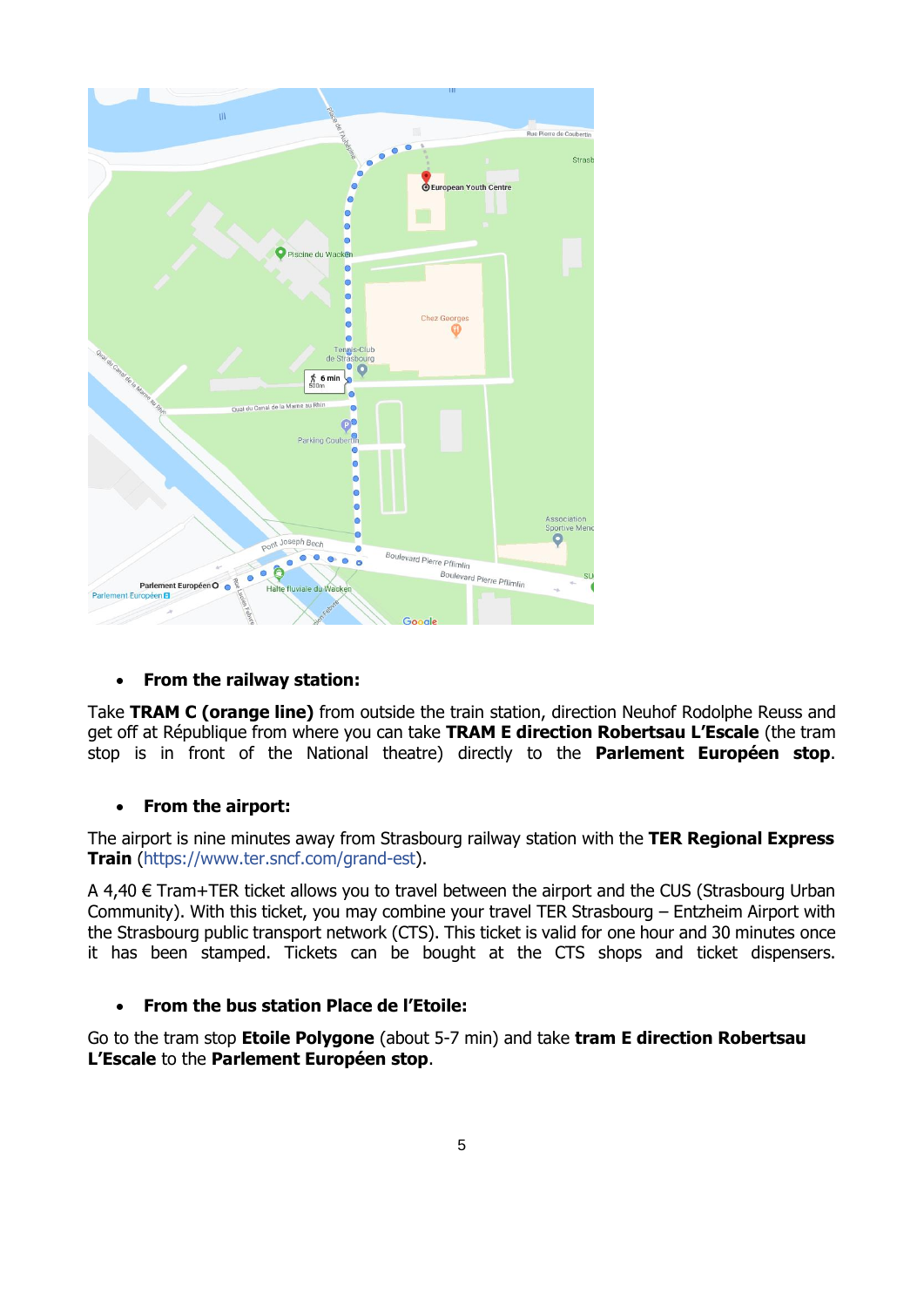

• **From the city centre (Homme de Fer tram stop)**

Take **TRAM B direction Hoenheim Gare** and get off at **Wacken**. Then take **TRAM E** – **direction Robertsau L'Escale** and get off at the first stop – **Parlement Européen**. Then walk to the EYC (see the map above). Or you can walk from the Wacken to the EYC following the tram line (approx. 15 minutes).

# **Accommodation**

Anticipating the high demand for accommodation in Strasbourg in November (European Parliament plenary sitting and opening of the Strasbourg Christmas market), EPAS has pre-reserved rooms for the seminar participants at the European Youth Centre (30, rue Pierre de Coubertin, Strasbourg). However, the cost of accommodation is not covered by the organisers of the event and should be borne by the participants themselves. Price per single room, per night, incl. breakfast, is 55 euro. Please contact the organisers to get more details.

# **Working languages**

French and English (with simultaneous interpretation)